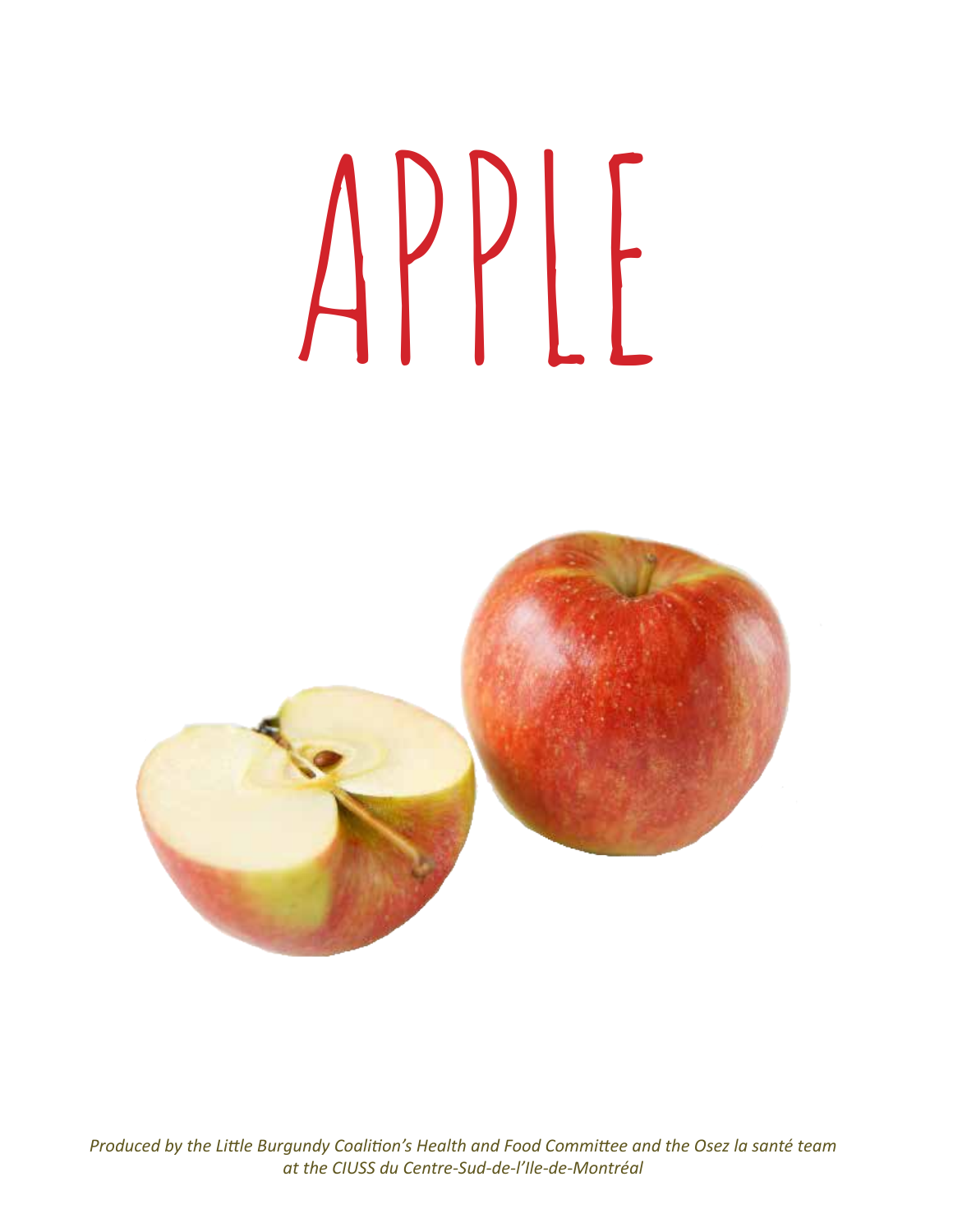Apples are the fruit of the apple tree, one of the oldest fruit trees and one of the most widespread in the world.

# **Varieties**

About 7,500 varieties of apples are now known. McIntosh, Cortland, Spartan, Empire, Gala, Paulared, Lobo and Honeycrisp are the most widely grown varieties among the 600 apple growers in Quebec.

# **Buying them**

Although they are mainly harvested from late summer to mid-October, fresh apples from Quebec are now available throughout the year thanks to refrigerated warehouses or a controlled atmosphere. Choose apples, that are firm, brightly coloured and not bruised.

# **Preparing them**

Before eating an apple, it is always best to wash it by rubbing it under cold water. The flesh an apple will turn brown on contact with the air. To avoid this oxidation, consume or cook the apple immediately or sprinkle with lemon juice.

# **Using them**

Apples can be eaten as they are, or cooked. They can be cooked in many ways: apple sauce, jelly, jam, apple butter, salad, muffins, desserts and also to accompany meat, poultry and cheese. Apples are also used in the production of calvados, cider and apple juice.

Here is a short guide to make the right choice when it comes to using Quebec apples.

| : Great for<br>$:$ eating raw        | Cortland, Empire, Gala, Honeycrisp, Jer-<br>seymac, Lobo, McIntosh, Paulared, Spartan,<br>Vista Bella |
|--------------------------------------|-------------------------------------------------------------------------------------------------------|
| : Great for<br>$\frac{1}{2}$ cooking | Cortland, Gala, Honeycrisp, Lobo, McIntosh,<br>Paulared, Spartan                                      |
| : Apple Sauce                        | Cortland, McIntosh, Vista Bella                                                                       |
| : Pies                               | Cortland, Lobo                                                                                        |
| : Juice                              | Cortland, Empire, Jerseymac, McIntosh,<br>Paulared, Spartan                                           |

# **Cooking them**

Some apple varieties retain their shape better than others when cooking. Apples can be cooked, peeled or not, quartered, on the stovetop on low heat, adding a little liquid only to prevent the apples from sticking, or in the microwave oven. They will be ready to puree or to make apple sauce. In the oven, remove the core and choose a garnish of your choice to add to the empty centre (raisins, honey, coconut, walnuts, etc.).

# **Nutritional Value**

Low in calories and low in fat, apples are mostly made up of water. They are rich in antioxidants and are a significant source of vitamins B, C and E. Their dietary fibre content promotes better intestinal transit, helps reduce blood cholesterol and plays a role in appetite control.

# **Conservation**

Apples can be kept in the refrigerator in a perforated plastic bag or in the fruit tray for a few weeks without washing. They freeze very well in puree or plain once peeled, sliced and sprinkled with lemon juice.

# **Did you know That...**

When you eat them raw, apples clean your teeth and massages the gums. Apples are said to have several medicinal properties, hence the popular saying "an apple a day keeps the doctor away".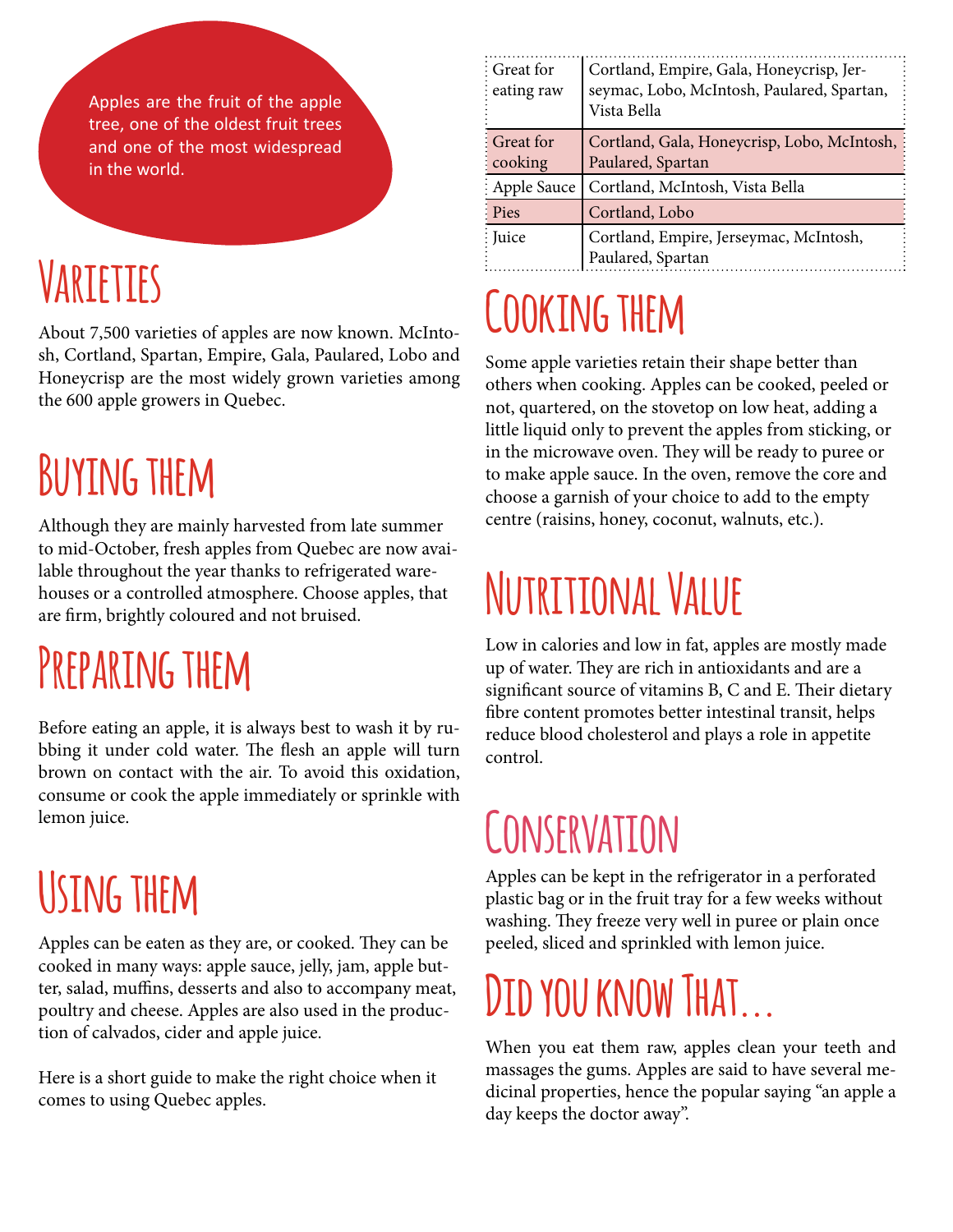# **Apple, Beet and Cranberry Salad**

preparation time : 20 minutes cooking time : 60 minutes (beets) Portions : 6



## **Ingredients**

#### **Salad**

| 1 cup          | $(250 \text{ ml})$ | Cooked quinoa                      |
|----------------|--------------------|------------------------------------|
| $\overline{4}$ |                    | Red or yellow medium-sized beets   |
|                |                    | Big apple from Québec              |
|                |                    | Small red onion, chopped           |
| $^{1/4}$ cup   | $(60 \text{ ml})$  | Dried cranberries, roughly chopped |

#### **Dressing**

| $^{1/4}$ cup                     | $(60 \text{ ml})$ | <b>Fresh Parsley</b> |                      |
|----------------------------------|-------------------|----------------------|----------------------|
| $2$ tablespoon $(30 \text{ ml})$ |                   | Olive Oil            |                      |
| 1 teaspoon $(15 \text{ ml})$     |                   | Cider vinegar        | Salt & pepper        |
| $2$ teaspoon $(10ml)$            |                   | Honey or maple syrup | Arugula (to garnish) |

#### **procedure**

- To cook the beets: brush under water, cut the root as well as head and cut in half. Place the pieces in an ovenproof pyrex dish. Cover the dish with a lid or aluminum foil and bake 60 minutes in the oven at 180 ° C (350 ° F) or until tender but still firm. Allow to cool and peel.
- In a large bowl, whisk together all the dressing ingredients. Set aside.
- Cut the beets and the apple into cubes.
- Place all the ingredients in the bowl containing the vinaigrette. Stir to coat well.
- Serve as an accompaniment or as a starter. Garnish with arugula.